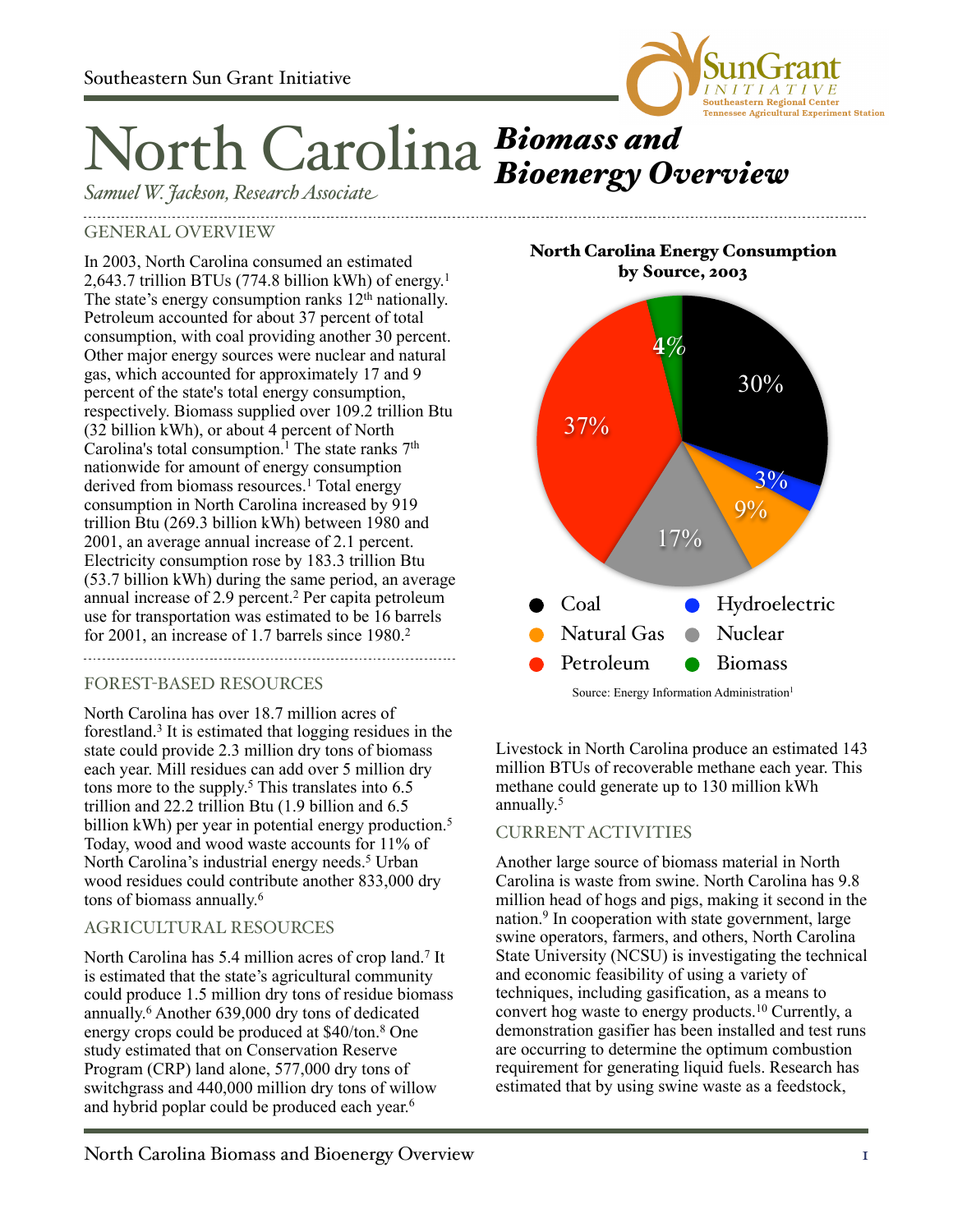the state could attain a theoretical production rate of 80 million gallons per year of ethanol.<sup>11</sup>

North Carolina is also home to some innovative biobased energy projects. In Wilmington, the city uses a 100% municipal solid waste combustion process to produce over 7.5 megawatts of electricity. 5 A landfill used by Mitchell and Yancy counties provides methane gas to power the EnergyXchange Renewable Energy Center [\(http://www.energyxchange.org\)](http://www.energyxchange.org). The methane gas produced from the six-acre landfill powers two craft studios (pottery and glass blowing), an arts gallery, and a visitor's center. This landfill gas project (LFG) was the first of its kind in the state. Another, larger 20-acre landfill in Wilkes County is where methane from the landfill will be used as fuel for a regional fire training facility for firefighters. The gas will also provide fuel and/or electricity for nearby Wilkes Community College and for a community apple storage/processing center to sustain the local apple growers.Currently, there are at least 11 operating landfill gas energy production projects in the state, all producing energy at varying scales. The US EPA has identified another 34 landfills in the state who are candidates for the energy production program.12 Overall, North Carolina had 17 biopower facilities, one biofuels production facility, and one bioproducts facility actively producing materials in  $2003^{10}$ 

The North Carolina Green Power Program ([http://](http://www.ncgreenpower.org) [www.ncgreenpower.org/](http://www.ncgreenpower.org)) allows electric utility customers to purchase electricity from renewable sources, including methane derived from biomass and other biomass products. The program is unique in that is applies to all utilities in the state and all who do business in North Carolina participate by offering the program.

LINKS TO OTHER NORTH CAROLINA RESOURCES North Carolina Department of Agriculture <http://www.ncagr.com/>

North Carolina State Energy Office <http://www.energync.net/>

North Carolina Division of Forest Resources <http://www.dfr.state.nc.us/>

#### **CITATIONS**

1) U.S. Department of Energy, Energy Information Administration, "Table S3. Energy Consumption Estimates by Source, 2003." [http://www.eia.doe.gov/emeu/states/sep\\_sum/html/pdf/sum\\_btu\\_tot.pdf](http://www.eia.doe.gov/emeu/states/sep_sum/html/pdf/sum_btu_tot.pdf)

| <b>North Carolina's Biomass Resources</b>            |
|------------------------------------------------------|
| <b>Corn Produced (Silage and Grain)<sup>14</sup></b> |
| 3,545,040 tons                                       |
| Soybeans Produced <sup>14</sup>                      |
| 1,305,600 tons                                       |
| <b>Wheat Produced<sup>14</sup></b>                   |
| 743,400tons                                          |
| <b>Conservation Reserve Program<sup>15</sup></b>     |
| 133,712 acres enrolled                               |
| <b>Municipal Solid Waste<sup>16</sup></b>            |
| 8,130,914 tons generated                             |
| <b>Logging Residues<sup>4</sup></b>                  |
| 2.3 million dry tons                                 |
| Poultry <sup>14</sup>                                |
| 808,059,900 head                                     |
| Livestock <sup>14</sup>                              |
| 1,044,100 head                                       |

The state of North Carolina provides an array of personal and corporate tax credits and an energy loan improvement program to promote the use of biomass. Under the Renewable Energy Corporate Tax Credit a corporation can take a tax credit up to 35% (up to \$2,500,000) of the cost of construction of any facility that will be used to produce an energy related product from a renewable resource. For private properties, such as residences, the credit limit is \$10,500 for biomass related energy production projects. Other tax credits are available to individuals utilizing renewable energies and technologies.<sup>13</sup>

2) U.S. Department of Energy, Energy Efficiency and Renewable Energy. 2006. North Carolina Energy

Statistics[.http://www.eere.energy.gov/states/state\\_specific\\_statistics.cfm/st](http://www.eere.energy.gov/states/state_specific_statistics.cfm/state=NC) [ate=NC](http://www.eere.energy.gov/states/state_specific_statistics.cfm/state=NC)

3) U.S. Department of Agriculture Forest Service. 2004. Forest Statistics for North Carolina, 2002. Mark Brown. SRS-88. [http://www.srs.fs.usda.gov/pubs/rb/rb\\_srs088.pdf](http://www.srs.fs.usda.gov/pubs/rb/rb_srs088.pdf)

4) U.S. Department of Agriculture, Forest Service Forest Inventory and Analysis Unit Timber Product Output Data 2003. <http://srsfia1.fia.srs.fs.fed.us/>

5) North Carolina State Energy Office. North Carolina State Energy Plan, January 2005 Revised edition. [http://www.energync.net/sep/docs/sep\\_12-04.pdf](http://www.energync.net/sep/docs/sep_12-04.pdf)

6) Milbrandt, A. A Geographic Perspective on the Current Biomass Resource Availability in the United States. 2005. U.S. Department of Energy, National Renewable Energy Laboratory. <http://www.nrel.gov/docs/fy06osti/39181.pdf>